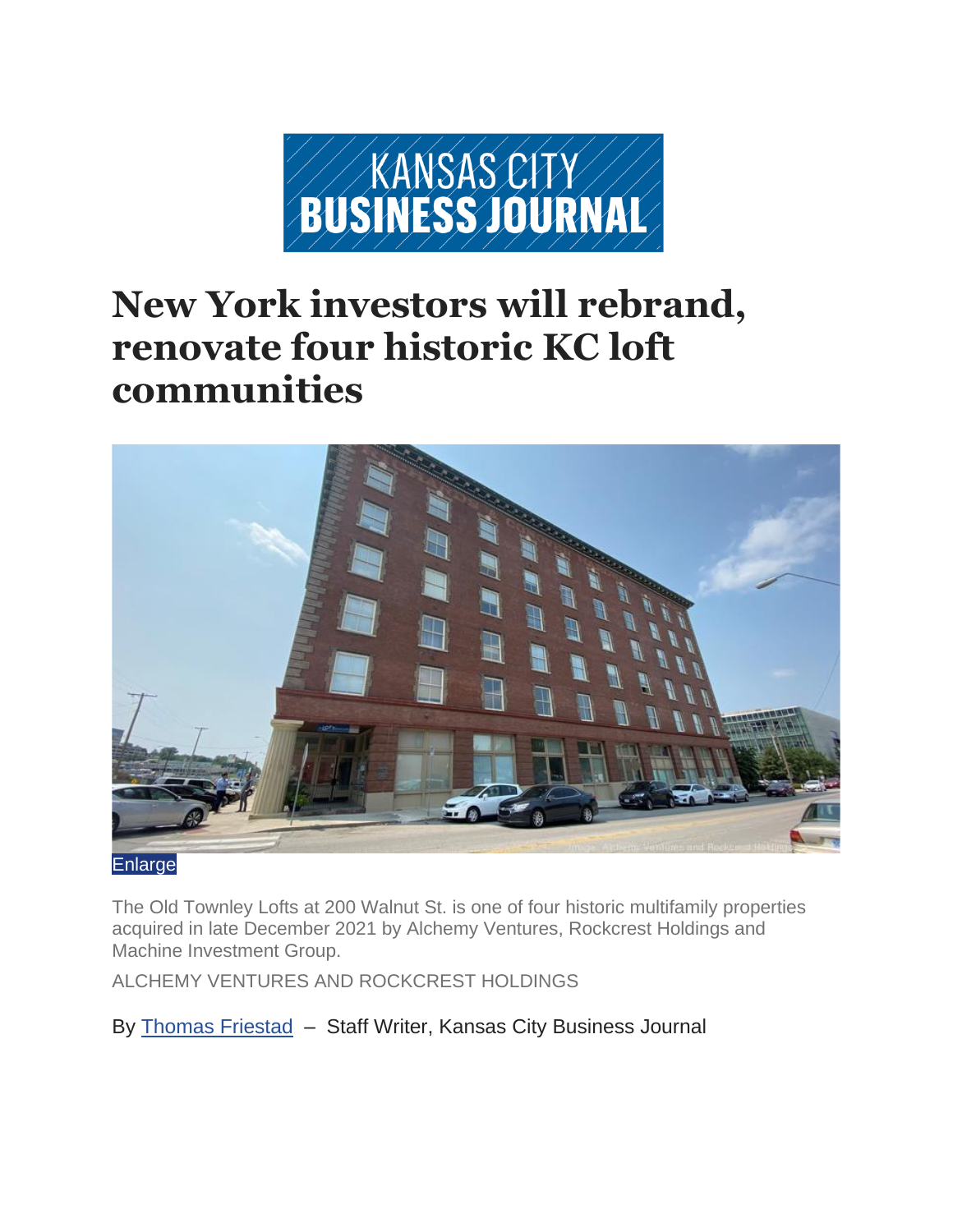A trio of New York-based real estate investment groups will pen the next chapter for four historic apartment properties distributed across Kansas City's River Market, Garment District and Quality Hill.

Alchemy Ventures, Rockcrest Holdings and Machine Investment Group on Dec. 22 paid \$45 million for four downtown communities totaling 258 apartments that seller JES Holdings LLC, of Columbia, Missouri, had owned under the KC Loft Space umbrella.

The properties acquired include the 54-unit West 7th Street Lofts at 318 W. 7th St.; the 78-unit Old Townley Lofts at 200 Walnut St.; the 82-unit Richards & Conover Lofts at 200 W. 5th St.; and the 44-unit Opera House Lofts at 930 Broadway Blvd.

All four buildings opened between 1895 and the 1920s, and many years later were converted to house lofts. Each is included on the National Register of Historic Places, either individually or as part of the broader Wholesale District listing.

The joint venture buyers will rebrand the four properties as Unity Lofts as they prepare to make strategic renovations and upgrades.

"We are thrilled to continue expanding our portfolio in Kansas City with the acquisition of these four sites that will make up Unity Lofts," Alchemy Ventures Principal [Sam Kooris](https://www.bizjournals.com/kansascity/search/results?q=Sam%20Kooris) and Rockcrest Holdings Principal [Michael Stimler](https://www.bizjournals.com/kansascity/search/results?q=Michael%20Stimler) said Monday in a joint email statement. "While these are individual properties, together Unity Lofts will provide a true sense of community as tenants across all buildings will share amenities and a combined offering of community events."

Renovations to vacant loft units across the four buildings will include new features like smart system applications to control lighting, temperature, speakers and door locks, plus modern finishes and appliances in the kitchens and bathrooms.

Alchemy Ventures and Rockcrest Holdings also will redesign and renovate common areas and amenities across the four buildings, including three full gyms, two lounges, a swimming pool and multiple outdoor areas for entertaining.

The buyers obtained a \$39.6 million loan from KeyBank Real Estate Capital in connection with the transactions, Jackson County property records show.

Alchemy Ventures and Rockcrest Holdings have steadily grown their presence in Kansas City's urban core, with more than 1,000 residential units acquired over the past two years and \$100 million in acquisitions in 2021 alone, the groups shared.